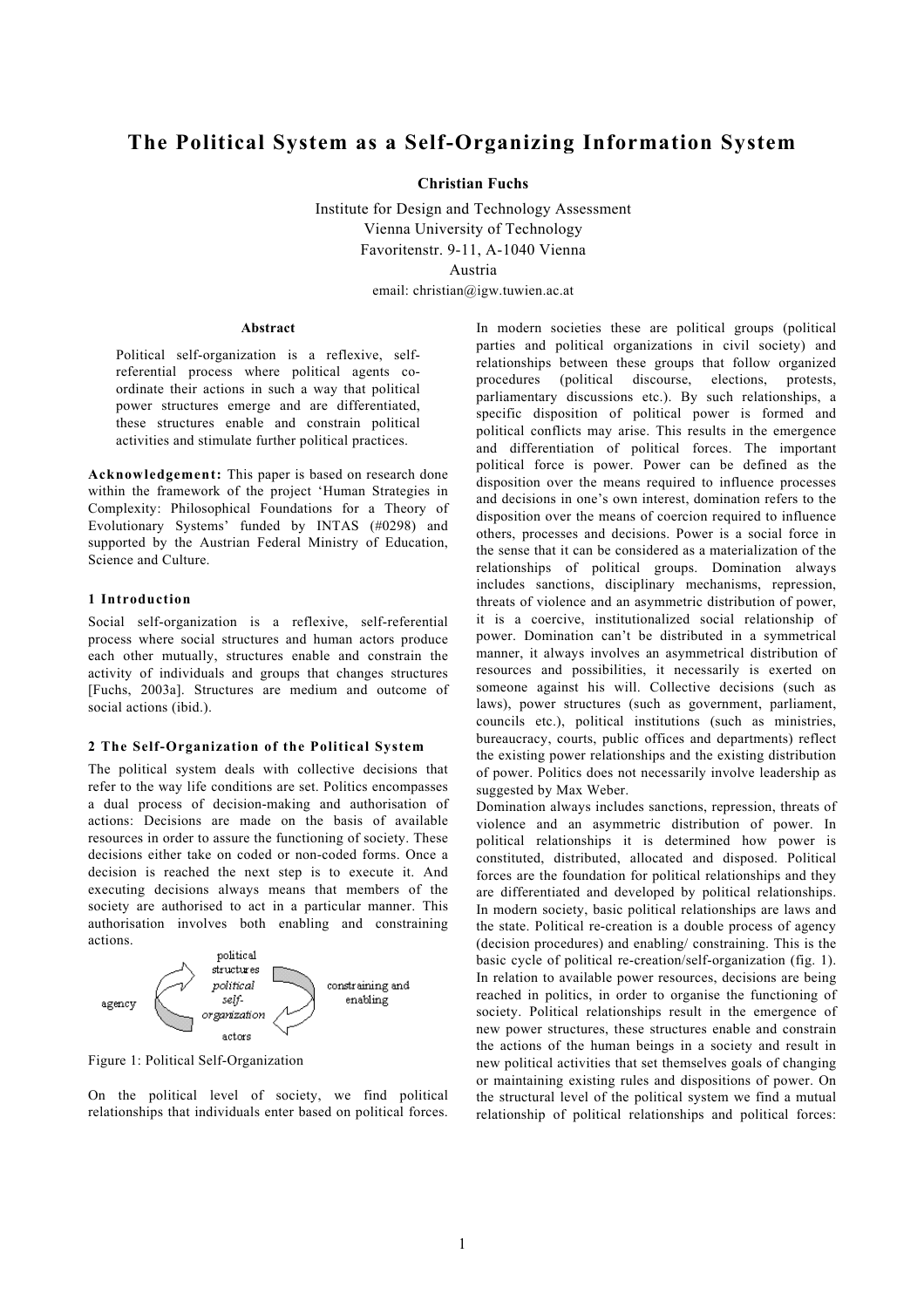The active relationships between political groups (governmental parties, opposition parties, non-parliamentary opposition and support groups) result in the emergence of new political forces/power resources (decisions, laws, rules, political institutions, allocation of offices, appointment of civil servants etc.). These forces enable and constrain the political actions of political groups and result in further political commitments, new goals, ideas, etc. Politics is a dynamic system that is based on the permanent emergence of new power structures. Political agency is a creative activity that results in new properties of society, based on knowledgeable, reflective human actions new political realities are constructed and established. Based on the fundamental human properties of creativity and innovation, politics itself is a (re-)creative system that permanently reproduces itself in and through political agency. Politics has to do with the establishment of social connections that can be organised in order to influence decisions. Power as a political force hence can in the terms of Pierre Bourdieu also be described as social/political capital [cf. Fuchs 2003b]. Power as a structural feature of society both involves connections in terms of political groups and materializations of these relationships.

Luhmann describes the self-referentiality/autopoiesis of politics as decisions producing further decisions [Luhmann, 2000: 105, 147, 431]. This concept neglects the importance of human knowledgeable, creative actors in social systems and of the duality of structure that enables the autopoiesis of society. A decision stimulates further decisions and communications, but it doesn't *produce* them because decisions are the result of the synergies between political actors. Hence a process of political self-organization as illustrated in figure 1 seems to be more realistic than one where decisions and communications constitute the political system and human beings are only outside observers.

## **3 The Self-Organization of the Nation State**

In modern society, the state is the organizational unit of political self-organization. It is based on organized procedures and institutions (representative democracy) that form the framework of the competition for the accumulation of power and political capital. Various groups compete for gaining power, an increase of power for some groups automatically means a decrease of power for other ones. The state is a form of political self-organization that is based on asymmetrical distributions of power, domination, the permanent constitution of codified rules (laws) in the process of legislation, the sanctioning and controlling execution of these rules and the punishment of the disobedience and violation of these rules (jurisdiction). Political parties/groups want to shape these processes according to their own will and hence compete for influence and the accumulation of power.

The basic process of self-organization of the state is based on competitive relationships between political groups that result in a certain distribution of power and the permanent emergence of new features of this distribution (laws, regulations, cases, filling of public offices and civil services according to specific political interests etc.). These new emergent qualities enable and constrain political practices, political engagement for stabilizing or changing a certain constellation of power. Political practices that constitute the

modern state include running for political offices, elections, parliamentary debates, the working out of bills, the passing of laws, political discussions (also in everyday life), political media coverage (press, television, radio, Internet etc.), protests (petitions, demonstrations, strikes etc.). Existing laws and political events (the outcomes of the enactment of laws and the processes of establishing new laws) stimulate political organization, they result in new, emergent properties on the level of political groups, i.e. in new ways of thinking and acting that try to stabilize or change the existing distribution of power. The development of the state is not a static, but a dynamic process, it is based on the permanent political interactions of various political groups that result in the emergence of new political capital/power structures that stimulate further political actions which try to stabilize or change the existing distributions of power. Competition and accumulation of power are fundamental aspects of the self-organization of the modern nation state.

The state should not only be understood as the unity of parties that run for elections and are represented in parliament and the institutions these parties form in order to exercise power. One shouldn't ignore the importance of nonparliamentary groups in the autopoiesis of the political system. They are an important location of power and legitimisation. Antonio Gramsci stressed that the state means "political society  $+$  civil society". This is the integral meaning of the state that I concur with. The state consists of two major subsystems: the system of political rule and the system of civil society. The system of political rule is constituted by the parties that are represented in parliament, official political institutions such as parliament, government, ministries, public offices, police, military, courts, secret service. This system forms the core of the process of constituting and enacting laws. Civil society is the system that is comprised by all non-parliamentary political groups. These groups either run for elections, but are not represented in parliament due to their reaching not enough votes or not running for elections because they rely on non-parliamentary forms of political practice. Political groups that are part of civil society represent certain aims and interests and try to influence power relationships in such a way that their ideas and interests are represented. Their chief practice is the lobbying for certain political ideas (lobbying doesn't only include procedures of influencing powerful political actors that are based on personal and cultural relationships as well as on economic resources, also all forms of protest can be considered as a type of lobbying for certain ideas and material interests). The self-organization of the state can only be accomplished by complex interactions between the system of political rule and civil society, it is not solely comprised by interactions within the first. The two subsystems are structurally coupled, i.e. each perturbates the other, but can't determine the practices and structures of the other to a full extent. Lobbying as the main practice of civil society is a perturbation for the ruling system, it will result in a change of existing structures, i.e. a sort of response, but it is not determined how this change will look like, to which extent this change will take place and whether it will be a rather important, major change or a rather unimportant, minor change. In many nation states, referenda that can be initiated by civil society are a sort of non-parliamentary political procedure: Certain groups of civil society can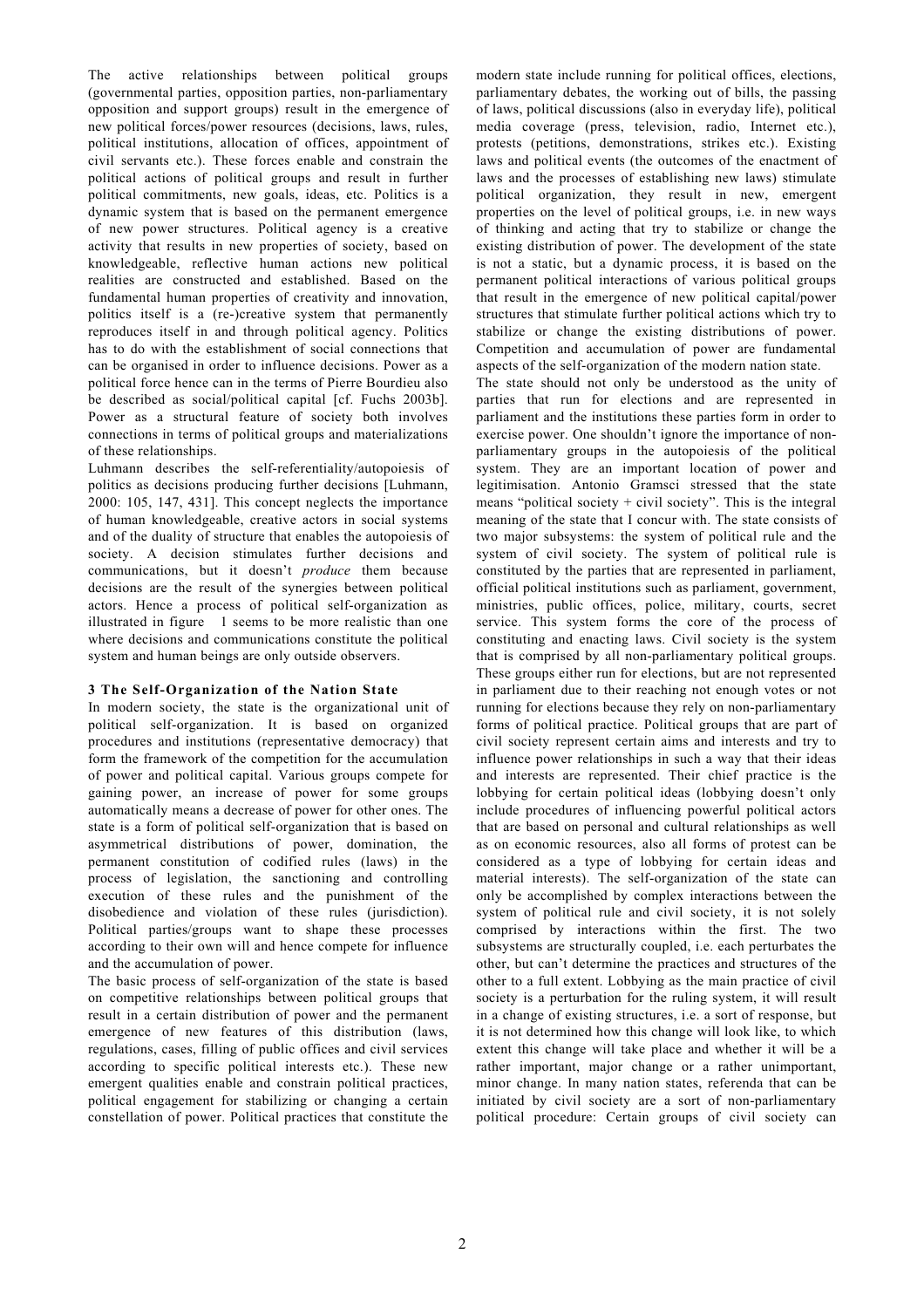initiate it and the citizens can support it by signing the referendum. If such a referendum takes place, parliament must react to it, but it is not determined in advance how it will react. Lobbying also includes the membership in political parties of members of a group that belongs to civil society. Political events that take place within the system of rule (new laws, appointments etc.) perturbate civil society in the sense that the organizations of civil society form opinions and views concerning these events. Political events stimulate political practices. It is not determined whether or not this will result in support or opposition. Certain political events can cause political mobilizations within civil society that support or protest against certain events in the system of rule. It is not determined in advance what will happen, how civil society will react to new emergent properties of government. It is determined that such emergence will result in further political practices within both subsystems of politics, but not in which ones. Politics contains both aspects of chance and necessity. The notions governance and civil society have to do with voluntary political action in order to advance common purposes.

Elections are important mechanisms of stabilizing and changing existing distributions of power within the state. Political parties compete for votes that determine the distribution of power within the system of rule. Elections and economic markets have certain similarities. Joseph Schumpeter stressed that modern democracy is a product of the capitalistic process and Anthony Downs' main hypothesis was that parties in a political system are analogue to corporations in a profit-based economy. Both the economic and the political self-organization of modern society are based on accumulation and competition. A central feature of modern representative democracy is the accumulation of power and votes, the central motive of politicians is the pursuit of power in order to realize their political ideas and programs. Politics in modern society is oriented on its exchange value: Political decisions and positions that are based on a certain amount of votes are exchanged for an increase or decrease of votes during the next elections. The political process that is based on elections can be described in the form V-D-V' or P-D-P': votes-decisions-more votes, power-decisions-more power. However, the accumulation of power is uncertain because an election is an evaluation of the work of politicians and only if the voters are satisfied with a government they will increase the government's power. This means that in the formula  $P' = P + dP$ , dP can be negative or positive, there can be either an increase or a decrease of power for each party that runs in an election. Politicians hope that after the end of a legislative period their work will be evaluated positively and they will increase their power. Elections are based on the exchange of representation/decisions and votes, they are procedures for increasing and decreasing the power of political groups that are part of the system of rule. Parties also try to increase their (political and economic) power by increasing the number of memberships.

Elections take place all couple of years, this means that the distribution of power within the system of rule changes slowly, this subsystem of politics is reproduced in a process of slow, conservative self-organization whereas the selforganization of the whole state system permanently reproduces itself due to synergetic interactions between political groups that result in new qualities. If one compares the self-reproduction of the modern economy with the selfreproduction of the system of rule one discovers that the economic reproduction process (i.e. the accumulation of money capital) takes place permanently, i.e. the total amount of economic capital is permanently increased and redistributed. This is a very dynamic process. Political power also changes permanently in the sense that new political groups, laws, views, ideas, regulations etc. emerge, but the distribution of power between the elements (i.e. parties) of the system of rule only changes slowly. Chance and discontinuity is only introduced once every couple of years into the system. Representative democracy and its electoral system are based on conservative types of self-organization that result in certain dichotomies and asymmetrical distributions of political power. It functions based on dichotomies of government/opposition and parliament/ people. This means the constitution of exclusiveness and the delegation of the competence of reaching decisions to certain political groups. In the representative political system we are confronted with asymmetries and dichotomies in a double sense. First, the dichotomy of electorate/elected politicians. Second, the dichotomies or binary codes of government/opposition and majority/minority. The organization of the state functions in accordance with the principles of exclusion and competition, the political laws that are produced are exclusive social structures. Dynamic types of political self-organization where decision power is re-distributed and re-produced permanently occur in organizations and systems that are based on the principles of direct democracy and self-government. In such systems there is a more symmetrical distribution of power and all individuals concerned by certain collective decisions participate in the constitution of these decisions. In processes of discursive communication they try to reach a consensus on certain decisions. In modern society, laws are constituted by a certain subsystem of politics (government, parliament), such a type of political autopoiesis is inherently hierarchical, asymmetrical and a type of top-downconstitution of decisions.

Enlarging the scope of participation in political systems means shifting the system's self-organization towards more dynamic states that are based on symmetrical distributions of power and bottom-up-constitutions of decisions. Such political systems are dynamical, decentralized and have a networked, co-operative, participative character. Cooperation is a form of human co-action that involves mutual dependence, benefits of all actors, shared goals, reaching of goals in a more quick and efficient manner than on an individual basis, communication about goals and conventions in order to reach a common understanding, concerted use of existing structures in order to commonly produce new structures, mutual learning, the common production of new reality, interconnectivity, mutual responsibility and a high degree of networked, interconnected activity [Fuchs, 2003c]. Parliament, the party system, representative democracy and elections are important aspects of many modern states, but they are not necessarily part of the state as fascist and totalitarian rules have shown. In such systems, the system of democracy is abolished and substituted by a one-party system, repression against opposing forces and dictatorship. Both the fascist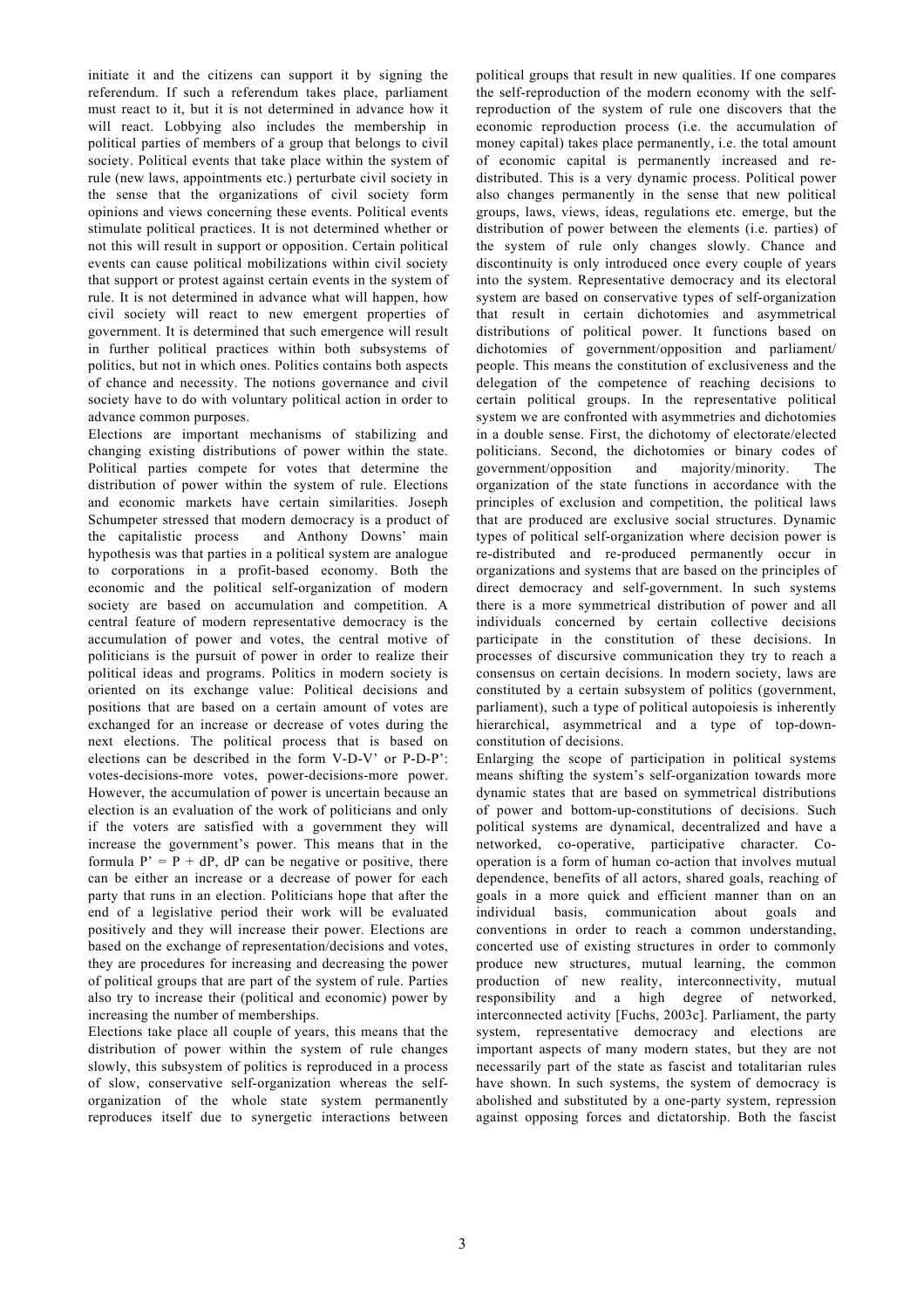systems in Italy and Germany and Stalinism were based on a State system without democracy and were inherently modern societies in the sense that they were based on the modern mode of economic self-organization, i.e. capital accumulation.

The self-organization of the state is closely related to the self-organization of the economy not only in the sense that both are based on accumulation processes. Economic selforganization means the accumulation of money capital: These accumulation processes are autopoietic or selfproducing in the sense that the system reproduces itself by increasing the quantitative amount of its elements, i.e. it transforms its elements and herewith creates its unity. In the economic cycle of self-organization this means that from an initial quantity of capital more capital is produced. Capitalism is based on self-increasing, self-valorizing, selfexpanding cycles of capital accumulation where capital is produced by labour power and in wage labour processes. These autopoietic economic cycles are based on private property and wage labour relationships.

The state regulates economic self-organization, i.e. its own self-organization organizes certain necessary conditions of economic accumulation. The maintenance and actualization of property rights is an important aspect of the selforganization of politics that enables the self-organization of the modern economy. The state and the economy are structurally coupled and mutually dependent, the economy is in need of certain laws that enable economic accumulation, the state depends on economic accumulation and the taxes derived from capital and wage labour. Economic and political self-organization are mutually dependent and coupled, their autonomy is only a relative one. This means that in order to make capital accumulation possible for a certain period of time, political regulation of the economy is necessary. The state realizes in its self-organization certain general conditions necessary for economic self-organization. The economy can't cope with its own complexity, it can't organise itself all the conditions necessary for its selforganization. Hence the state takes over certain of these tasks and integrates them into its own self-organization and helps to reduce the complexity of the economy. These activities of the state can include welfare, wage policy, labour legislation, subsidies, taxation, property rights, regulation of competition, antitrust laws, contract laws, research politics and subsidisation, central bank policies etc. The capitalist economy is a crisis-ridden, antagonistic system that in its development produces "market failures". The state tries to compensate for these failures in many respects. The basic conditions of economic self-organization secured by the self-organization of the state can also include the organization and maintenance of infrastructures like transportation, energy supply, communication, education. These infrastructures *can* have and frequently do have a public character, but this must not be the case as the privatization and deregulation of public infrastructure that has taken place in many countries in recent years shows.

The state holds a centralized control/monopoly of the means of violence and is organized within a certain natural and social territory. The self-organizing processes of society take place within strictly defined boundaries. Means of violence are used in order to secure the self-organization of society, the state protects society from external and internal

influences that threaten its self-organization. The nation state is based on a certain territory, it has natural and social boundaries that are defended with the threat of using violence. The self-organization of modern society takes place within this bounded territory. The nation state is a precondition of the organization of an economic system of accumulation because regulatory rules and the organization of the infrastructure of the economy is efficiently possible only within a bounded territory that is controlled by a system that monopolizes the means of violence. The development of the modern economy and the modern state system was a process of co-evolution, hence both are based on similar principles and depend on each other. Economic self-organization is based on wage labour, the effective organization of wage labour relationships is only possible within a bounded territory that is controlled by the nation state. The modern nation state is both based on the notion of the individual as citizen that has certain basic rights and the idea of the individual as private owner of property and labour power.

The organization of the modern economy, i.e. of separate, controlled markets for commodities and labour power, is only possible within such a bounded territory that is secured and defended by the state. The bounded territory is also necessary for maintaining a unified administrative apparatus. The state's monopoloy of violence consists of both internal defence (police, legal system, secret service) and external defence (military, secret service). The differentiation between internal and external aspects of defence of the system's boundary has resulted in the differentiation between the police and the standing army. Political colonialism means the enlargement of the border of the state by making use of violent means. Warfare is the central means of the state for defending and enlarging its bounded territory. Where the enlargement of economic spheres was coupled with warfare activities of the state one formerly talked about imperialism. Today many countries worldwide (although not all) abhor from entering warfare with other nation state, there is a certain degree of pacification of international struggles characteristic for the post world war II-situation. This also has to do with the development of extremely dangerous nuclear, biological and chemical weapons that can't be used by one side without suffering the same destruction as the enemy. This paradox situation has made international relations more dangerous, but has also advanced dialogue to a certain extent. The horror and terrors of the military expansion of the autopoiesis of National Socialism have shown to many countries and political communities that violence is not an adequate means of international relations and communication. However, even after the end of the cold war period not all states and groups are willing to engage in civilized dialogue, but make use of armed interventions and attacks in order to enlarge their spheres of influence. The aim of these interventions is the steering of the self-organization of certain states and regions by certain other self-organizing nation state systems that consider themselves as central forces and actors of the selforganization of the world society. Enlarging economic influence today is mainly an economic process within the self-organization of the world market and the world economic system. Corporations enlarge the boundaries of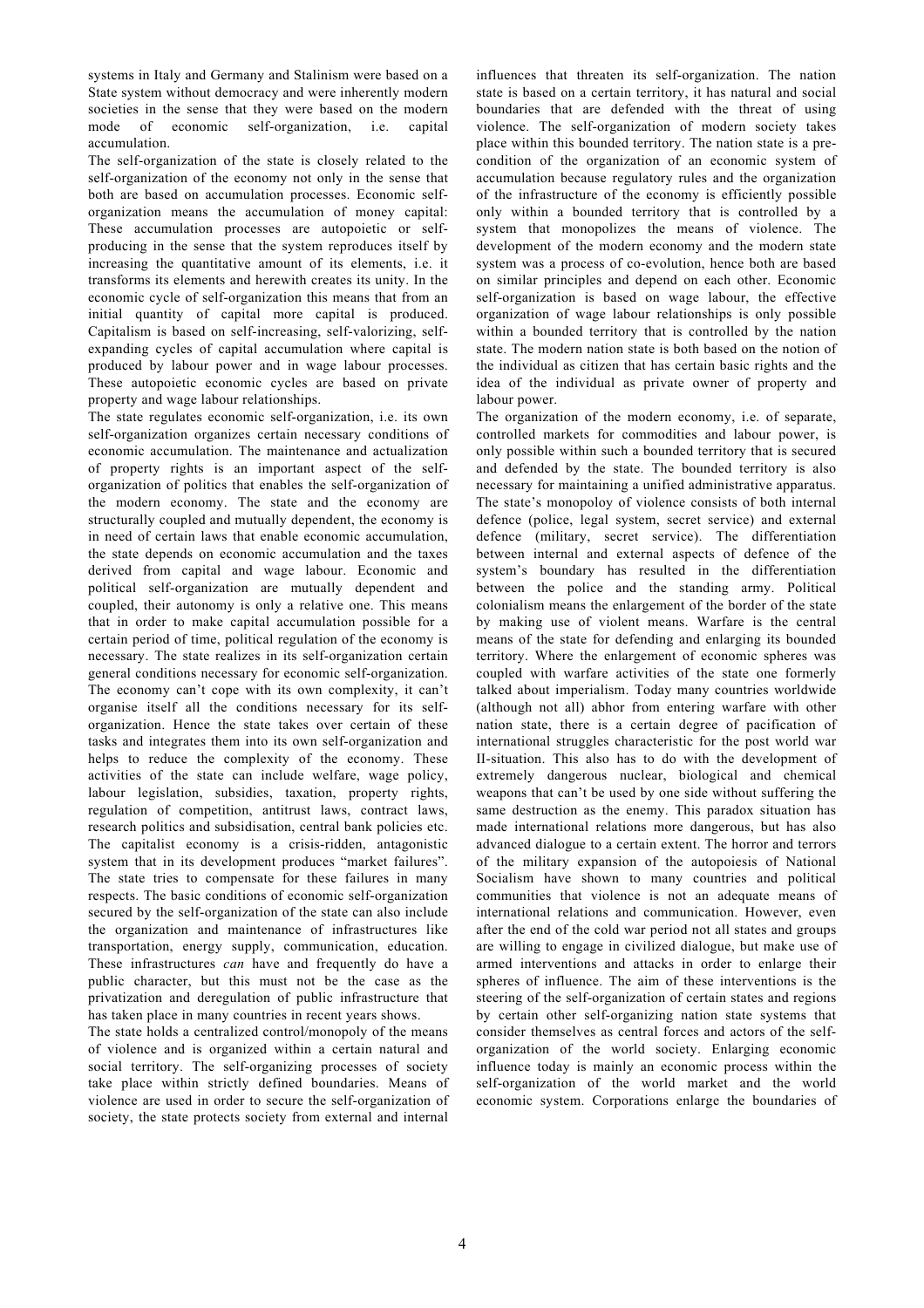their self-organization and hence their influence by globalizing and decentralizing production.

The state system that as a central feature is based on violence and the threat of using violence doesn't use violence as an end in itself. It is structurally coupled to other self-organizing subsystems of society and makes use of coercion in order to guarantee the self-organization of overall society and of its subsystems (economy, politics, culture). Both a bounded territory and violence are central features of the state. Legitimization is another aspect of the nation state: the existence of the means of violence in the hands of the state and their usage must be explained and justified. The legitimization of violence has become a permanent affair of politics". One can observe this phenomenon especially during times of warfare and its prearrangements.

Anthony Giddens (1985) stresses that the emergence of the "internally pacified state" that centralizes the means of violence and hence prevents armed struggles between opposed classes was accompanied and enabled by a large expansion of the apparatuses of surveillance and bureaucratic administration. Giddens argues that the nation state is a "power container" [Giddens, 1985: 13] that stores and concentrates authorative and allocative resources and that with the rise of capitalism the nation state replaced the city as the most important power container.

Whenever a system organizes itself, it produces information Re-creative, i.e. social systems, reproduce themselves by creating social information. Social structures store information about society. Social information structures contain information about past social actions and the history of a social system, they reduce the complexity of the system and simplify future social situations because by referring to social information the foundations of social action do not have to be newly constituted in each social situation by human agents. Power structures are the political type of social information (political information), technologies, means of production, property and goods constitute economic information and definitions (norms, values, traditions, ideologies) cultural information. The nation state is a container of structures and hence not only a power container, but also a meta-storage mechanism: It stores and concentrates structures that store information about society. The nation state is a meta-storage of social information structures.

Giddens' theory of structuration suggests such a usage of the term information in the social sciences [Giddens, 1981: 35, 39, 94f, 144, 157-181; Giddens, 1984: 180-185, Giddens, 1985: 13f, 172-197]. He argues that there are storage capacities in society which enable the existence of institutional forms which persists across generations and shape past experiences that date back well beyond the life of any particular individual. Allocative and authorative resources can be stored across time-space distances. Storage of authorative resources involves the retention and control of information. In non-literate societies the only "container" storing information were human memory, tradition and myths. Writing and notation have allowed a certain timespace distanciation of social relationships. Other forms of storing information that have followed and have caused further time-space distanciation are cities, lists, time-tables, money, money capital, nation-states, communication and

transportation technologies in general and especially the rapid-transit transportation and electronic communication technologies (including electromagnetic telegraph, telephone and computer mediated communication). Social information advances the time-space distanciation of social relationships. [Giddens, 1985] emphasizes the relationship between surveillance and the nation state. He argues that the nationstate and surveillance have become the fundamental mechanisms of integration of modern society . "Surveillance as the mobilising of administrative power – through the storage and control of information – is the primary means of the concentration of authorative resources involved in the formation of the nation-state" [Giddens, 1985: 181]. With capitalism, a global world system emerges. The modern state makes use of surveillance in the sense of gathering information about the subject population in order to allow overall organization and control. Information gathering includes data on births, marriages, deaths, taxation, criminal records, demographic and fiscal statistics, 'moral statistics' (relating to suicide, divorce, delinquency and so on) etc. and results in the power of the state and bureaucratic organization. Computer technology expands surveillance in the sense of information control. Modern technology also allows a technical control and supervision of workers that is a much more anonymous form than face-to-face supervision that was used in the early days of capitalism. In capitalist societies, administrative organizations such as business firms, schools, universities, hospitals, prisons etc. are centres for the concentration of resources and the nationstate is the most important power container allowing a massive concentration and control of resources. Aspects that have been involved in the consolidation of the administrative unity of the nation-state include the mechanization of transportation, the severance of communication from transportation by the invention of electronic media and the expansion of documentary activities of the state. With electronic modes of storage, the second and third aspect would have increasingly emerged. The nation state is a power container, a meta-storage of social information structures and a system that implements the self-observation of society. In order to maintain and reproduce itself and to foster the various autopoietic selfreproductions of its subsystems, society must observe itself. Surveillance understood in Giddens' sense of information

gathering about the activities of the citizens is a central feature of the nation state's observation of society. These processes of observation are based on informationgeneration and -processing, statistics and lists are traditionally employed for organizing these processes. The rise of computerized information technology gives new means to the state that are employed to optimize information gathering and processing, i.e. the self-observation of society. Computer networks and databases are a powerful means for self-observation and increase the potential power of the state. Digital information can easily be combined, linked and connected. Hence the new electronic means of selfobservation pose not only new possibilities, but also a threat of establishing a dense network of control and totalitarian forms of self-observation. The expansion of storage capacities generates power, complex power structures require responsible management.